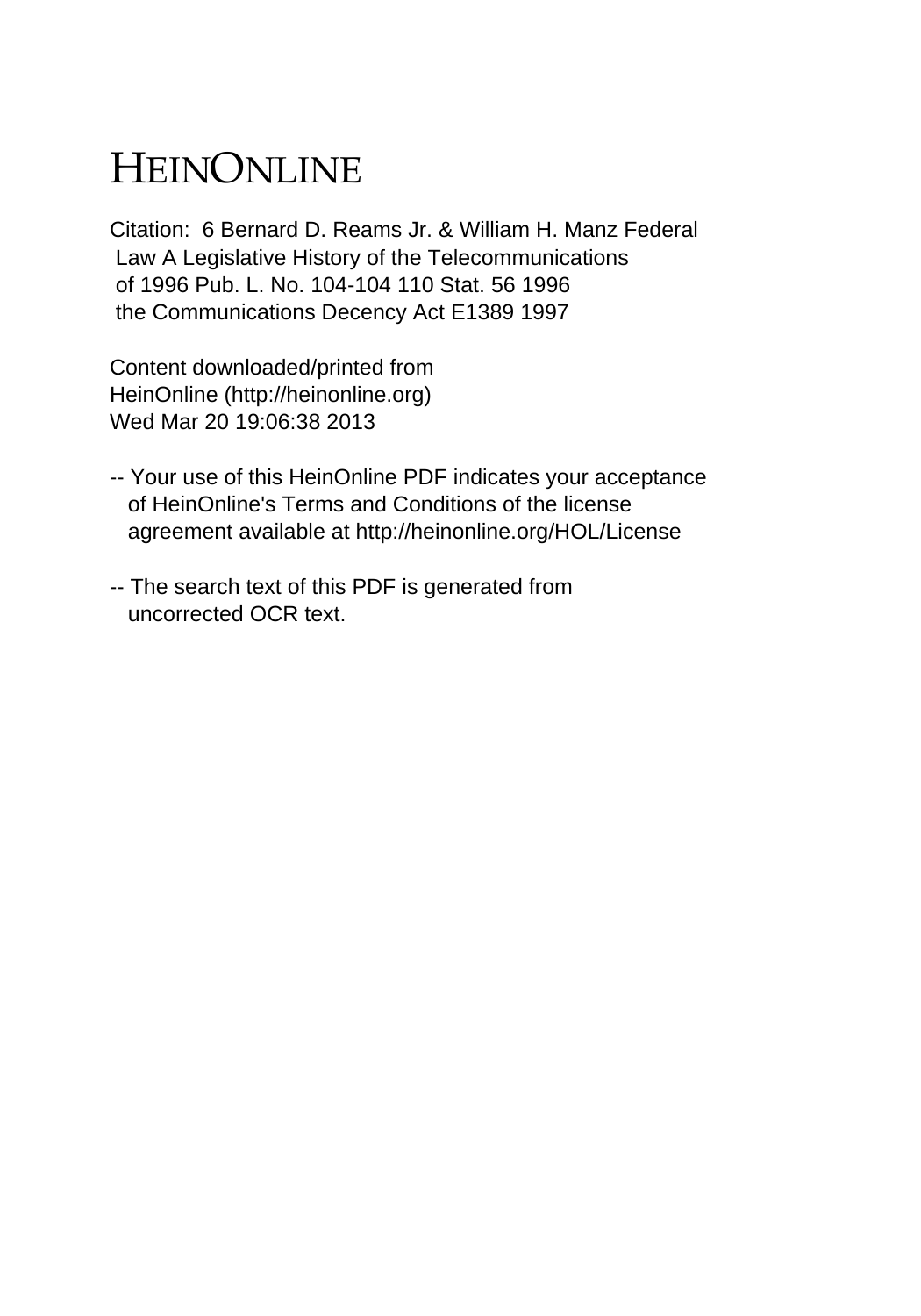SUPPORT **THE SPOUSAL EQUITY IN** BANKRUPTCY **AMENDMENTS** OF 1994

## **HON. LOUISE MCINTOSH SLAUGHTER**

**IN** THE **HOUSE OF REPRESENTATIVES** Thursday, June **30,** 1994

Ms. **SLAUGHTER.** Mr. Speaker. today **I** am introducing **the** Spousal Equity in Bankruptcy Amendments of 1994. legislation to give high. priority to child support and alimony payments in the event of banktuptcy.

The **1978** overhsau of **the** Bankruptcy Code was necessary to reexamine bankruptcy procedure and strike a careful balance between the rights of creditors and debtors. This year. the Code should again be revisited. The passage of time has rendered a number of provisions obsolete and current problems not originally envisioned **must** be addressed.

One such problem concerns alimony and child Support payments. While **the** current Code does **nol** allow courts to forgive outstanding **debts** -in **the** nature of support. child support and **alimony** are given no priority when a debtor has assets and **the** proeeds are distributed. Thus, even while creditors can be paid, **spouses** and childfren who **am** entitled **to** support are not likely to be **the** bene-ficiaries. **My legislation would elevate child** support and alimony from their current status **as** general unsecured debts to formally prioritized debts, thereby ensuring that a spouse with dependent children will receive support payments without waiting for years.

In addition, my legislation establishes a Bankruptcy Commission to study the impact of bankruptcy laws on the family, and it protects child support **and** alimony payments from **jud-**

cial liens and **trustee** avoidance proceedings. The Spousal Equity in Bankruptcy Amendments also takes into account a little-known **but** potentially devastating **loophole** In bank- ruptcy and divorce proceedings. In the midst of a divorce or aeparation agreement. **it** is not uncommon for the custodial parent to accept a lower level of child support andior alimony payments in exchange **for** the other parents agreement to assume the couple's marital debts; these could be any debts which have been Incurred over the marriage. such as auto loans, mortgage payments, and credit card bills. **If** the noncustodial parent declares bank ruptcy following **this** agreement, however, the marital debts would then **fail to** the custodial nonbankrupt spouse. **Since** child support and alimony was negotiated down earlier. **the** custodial parent faces a bleak future: little to no support payments. the heavy responsibilities **of** the couples debts while married, and the normal expenses **that** come with rearing **chil**dren alone. This unfortunate situation does. indeed. **occur** and **is the subject** of current court proceedings within my home State of New **York.**

**My** legislation would expand current law to include these martal debts among those which are not discharged **by** a bankruptcy **fil** ing. **I** think **It** is outrageous that wrves and **de**pendent children would have to answer to all the couple's creditors for debts the **husband** agreed to pay in return for lower support and<br>alimony. This relatively small—but vital—<br>change in the Bankruptcy Code proposed by **m.y** legislation would **prevent** th;s. and ensure

CONGRESSIONAL RECORD - *Extensions of Remarks* 

ments will also contribute to ending the cycle ed States of America,<br>ments will also contribute to ending the cycle ed States of America,<br>of powerty and welfare for custodial parents. Now Therefore, I. of poverty and welfare for custodial **parents.** Now' Therefore. L Wilbert **E.** Thresher Delinquent support payments and marital Mayor of the City of Keystone Helghts, Plor-<br>debts can be overwheiming for single-parent ida do hereby proclaim those days betweet<br>families to endure. The burden is further shift- Pl ed on the Federal Government when these my fallow Americans to particular and urge<br>itamilies face no other choice but welfare to particular the time of provide the fire of<br>provide the support the absent parent ought to wee be providing. Prioritizing support payments and shielding the providing. Prioritizing support payments be providing. Prioritizing support payments and shielding single parents against the shift- United States of America to

ending prolonged dependence on welfare Is a business.<br>priority. Many of our colleagues have also rec- Dated this fourth day of April. 1994.<br>ognized the urgent need to amend the current **in the collection of any of a** Bankruptcy Code. My legislation speaks to "<br>both important tasks. I urge my colleagues to "ANTITRUST" AND COMMUNICA<br>support the Spousal Equity in Bankruptcy "TIONS REFORM ACT OF 1994 **Amendments of 1994.**  $\frac{1}{2}$  **SPEECH OF AMERICAL CONSTRUCT** 

**HON. WILLIAM J. HUGHES.**<br>LIFTING THE BAN ON ALASKAN THE HOUSE OF NEW JESSENTATI

Energy has **just** produced a study which the excellent work **they** have done to facitate makes a complling case **for** an action some **this** measure being brought to **the floor** today of us have supported for a long time. That ac- for a vote, using unought to the hour toway<br>tion is the lifting of the ban on exporting crude As our country faces the challenges of tion is the lifting of the ban on exporting crude<br>of non-the Alaska North Slope. The Depart- maintaining its place as a predominant player<br>ment has indicated, in its careful and delib- in the development of the information

heed of the results of this study by his own roomend.<br>executive agency. This is a way to help spur H.R. 3626 sets forth a clear process for life-<br>domestic production and bring stability to our ing the current restrictions

solutions to our domestic problems. Here is the belocommunications industry provided for<br>one thing he can do to give life to his words. In H.R. 3626, it is important to note that this<br>He should throw the weight of his admi tion behind the legislative effort to end this lished in our current antitrust law remain<br>anachronistic impediment to the free market. strong. This careful balance of increased ac-

IN **THE HOUSE oP REPRESENTATIVES** *3626* Is **the** administratve structure which **It**

their recent declaration of a Fortnight of Patri- Justice and AT&T, establishes an appropriate<br>otism. This patriotic community is making a framework under which the seven regional<br>special effort this year to observe our Am otism. This patriotic community is maing a fratewoek under which **the** seven **regional** special effort this year to observe our Amer-<br>can traditions and values through the time<br>spanning Flag Day, June 14 to Independence **can** traditions and values through the **time** wilt be **pertstd** to Provide **services which.** spanning Flag Day. June 14 to Independence they **are** currently barred from providing pursu-Day, July 4. I would like to read to my colleagues this resolution.

g more equitable treatment of all parties in the Whereas, our nation annually recognized<br>event of bankuptcy,<br>The spousal equity in bankruptcy amend- ing the burth and independence of chees Unit-

and shierding single parents against the shin-<br>ing of spousal debts can help break this tragic tivities shrough the exhibition of "Old<br>welfare cycle.<br>Will Glory", and the aromninent display of red.<br>Mr. Speaker, the Preside

IN THE HOUSE OF REPRESENTATIVES

HON. TOM DeLAY Tuesday, June 28, 1994<br>IN THE HOUSE OF TEXAS<br>IN THE HOUSE OF REPRESENTATIVES OF A HUGHES. Mr. Speaker, it also communica-<br>Thursday, June 30, 1994<br>Mr. DELAY. Mr. Speaker, the Department of Chairman Diwatell,

live effect on jobs in both the production and fair **and** oompeitive erironment In **Whh** shipping industries. American companies may **thrive.** The pasage **If the President really wants to help the all-** American companies may thrive. The passage<br>If the eine step which we are the all-<br>in domestic energy industry. he should take invest the aim are the annual step which were ing domestic energy Industry, he should take must take in order to establish such an **envi-**

the laxpayers.<br>Mr. Speaker, during his campaign the Presi- developing information-rich society. Notwith-<br>Mr. Speaker, during his campaign the Presi- developing information-rich society. Notwith-<br>Jent often spoke of encoura Lift the ban. Cess to the telecommunications market coupled with strong safeguards against anti-<br>FORTNIGHT OF PATRIOTISM competitive behavior will tacilitate a tale and competitive market coupled with strong safeguards aga **HON. CLIFF STEARNS** open competitive market and, in turn, foster<br> **HON. CLIFF STEARNS** growth in the job market as a wilde.

communications market as **a** whole., **OF FLORIDA EOn** of the most aigniflcant aspects of H.R. *Thursday,* June *30. 1994* estashes This Structure, which replaces **th** Mr. **STEARNS.** Mr. Speaker, **I** would like to **1982 Modfied** final judgment **[MFJj** consent decree agreement between the Department of Justice and AT&T, establishes an appropriate

leagues this resolution. Essentially, this structure sets forth a well-<br>balanced process by which the appropriate<br>Federal agencies and State regulatory bodies Whereas. our nation annually recognizes balanced Process by which\* **the** APPrortaf June 14th as **Flag** Day **cormemoratlng** the Federal agencies **and** State regulatory **dies l.Ar of** these United States **of** America; and may review **a Bell** cormpany' request to enter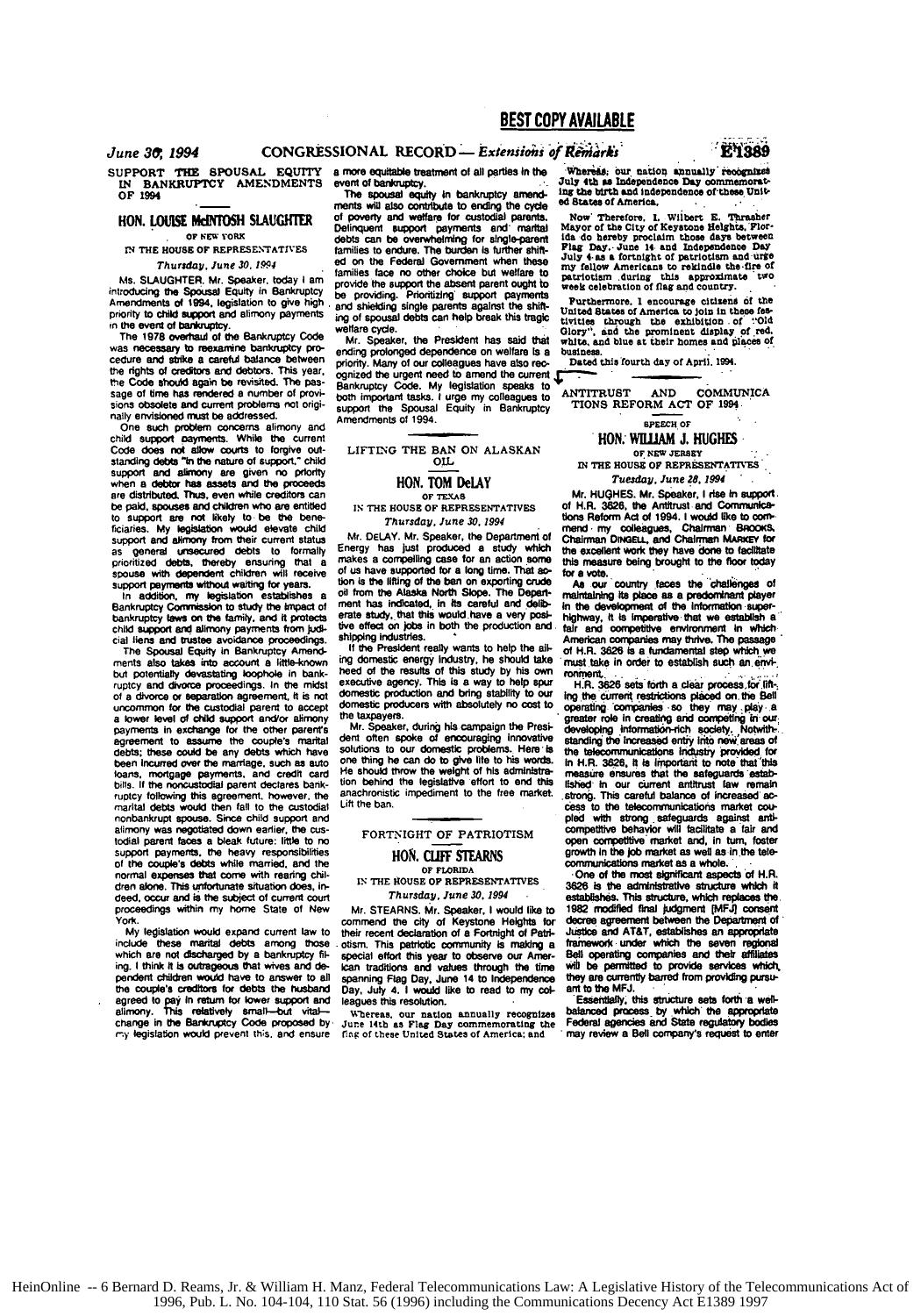E 1390

## CONGRESSIONAL RECORD-- Extensions of Remarks

into other lines of business. Specifically, the within which a Bell company may provide<br>within a Bell company may provide<br>formulation services, information services,<br>and manufacture equipment

Pursuant in H.R. 3626, hoth the December of Justice (DOJ) and the Federal Com **flons Commission IFCCI will be involved in the** w process for determining how and when the Bell companies may enter new areas of the FCC will also carefully review when the Bell companies are authorized to enter into the intrastate long distance market.

Another Important provision in this measure is the recognition of those consumers who are disabled. That is, this measure establishes requirements that new equipment and services must be fully accessible and usable by those persons who may have special needs. More<br>over, the bill incorporates consumer privacy<br>protections which will prohibit Bell operating companies from using unsolicited information<br>about their own telephone subscribers to market botantial customers for other services prod by the company or its affilia

Moreover, I am very pleased that this measure specifically addresses the concerns of both the alarm montioning and electronic pub-<br>lishing markets. H.R. 3526 provides that the lishing in<br>regional f el Bell companies and their operating al-Finders may the integrations are the specialist experiment of this measure-applications to the<br>activened of this measure-applications to the monitoring market.

Likewise, this measure allows the Bell com-. . . ver into the electronic publishing business, while adhering to important sale-<br>guards protecting against the development of any unlair competitive advantage in providing<br>these services. That is, Bell companies would permitted to provide electronic publishing  $bs<sub>n</sub>$ **DOM** such services are provided through a sep affiliate or a loint venture with an electronic publisher.

I use my colleagues to support H.R. 3626. It is a comprehensive, well-belanced bilt which<br>will encourage the growth of fair competition in<br>the telecommunications marketplace, while ensuring that America maintains her rightful position as a leader in the rapidly developing information superhighway.

### GI BILL UPDATE

#### HON. G.V. GONNY) MONTGOMERY OF MISSISSIPPI

**IN THE HOUSE OF REPRESENTATIVES** Thursday, June 30, 1994

MONTGOMERY, Mr. Speaker, last .ivb. week I was honored to participate in a cere-<br>mony at the Department of Veterans Affairs nemorating the 50th anniversary of the GI bill of north.

On June 6, 1944, the Allied Forces Europe from Hitler's terror and oppression and restored liberty in the Western World, I came into Normandy 5 months after the invasion as a 2d lieuterent in an armored division. I then had the great privilege to lea ad a congressional delegation which participated in the recent

Sixteen days after the D-day invasion, on<br>June 22, 1944, President Franklin Delano Roosevelt signed the Servicemen's Readpostment Act of 1944-generally referred to as the<br>Gi bill of rights. There have been few, if any, more important pieces of legislation enacted by Contract and no investment over made by our Government has paid richer dividends to us all. Because of the increased earning power that comes with advanced education rans pay several times the cost of the GI hill in Federal income tax over the course of  $\overline{u}$ letimes.

No program in the 20th century has had more of an impact on the social and economic fabric of the United States-housing, edu cation, employment, corporate America all areas of our society have benefited from the assistance provided under this landmark legislation. Extended to our present day by the Korean conflict, Vietnam era, and Montgomery<br>Gi bills, the original GI bill changed the concept of adult education in the United Sta and started the greatest home construction boom in history.

This is an appropriate time to update rm colleagues on the GI bill that is available to the young men and women now entering our Armed Forces. Since we enacted this program in 1984, more than 1.5 million young men and<br>women have enrolled in the Montgomery GI bill-Active Duty-chapter 30, title 38, United<br>States Code-and over 419,000 veterans have gone to school under this program.<br>Nearly 315,000 members of the Selected Reserve have pursued further education using the henefits available to them under the Mock gomery Gt bill-Selected Res Reserve-chapter

During the month of May 1994, 94 percent of new active duty Army recruits elected to<br>participate in the Montgomery GI bill [MGIS]. Ninety-seven percent of Navy recruits made<br>the same decision as did 88 percent of Air Force recruits and 97 percent of Marine Corps recruits. Overall, during the month of May<br>1994, 94 percent of all new recruits DOD-wide chose to enroll in the MGIB-Active Duty.

Not only has the MGIB been popular with recruits, it has also been a cost-effective program. Since the initiation of the MGIB-Active<br>Duty on July 1, 1985, through May 31, 1994, \$1.99 billion have reverted to the U.S. Treas ury as a result of the basic pay reductions remired to participate in the program. Ouring the same time period, \$2.9 billion have been paid in benefits under the MGIB-Active Duty<br>and the MGIB-Selected Reserve.

GI bills are often characterized as rewards for honorable military service. I believe they are even more appropriately described as trib utes to those whose lives have been disand too often threatened so that the rupted rest of us can enjoy the security and prosperity of these democratic United States.

SWIPT ENACTMENT OF H.R. 3636 URGED

#### HON, DICK SWETT OF NEW HAMPSHIRE

IN THE HOUSE OF REPRESENTATIVES Thursday, June 30, 1994

Mr. SWETT. Mr. Speaker, I was gratified by the House's action this week in approving<br>H.R. 3636, the National Communications

Competition and Information Infrastructure Act This important measure, shephended through e legislative process by our colleagues h MARKEY and Mr. FIELDS, will inject a positive<br>note of competition into our communications industry. I am confident that this competition will benefit consumers and provided needed impetus for even more technological progress in a key sector of our economy.<br>H.R. 3636 is a forward looking, visionary

June 30, 1994

bill, proving that Government can respond to the rapidly shifting technological landscape in a timely and constructive way. The overwhelming support of the House for this billas evidenced by its 423-3 margin of pasis testament to the months of work .<br>and age consultation that went into this legislation.

I strongly urge the other body to move swifthy in passing similar legislation so that a<br>conferenced biff can be approved and sent to the President for signature before the end of this session.

INTRODUCTION OF LEGISLATION<br>TO CREATE THE PREMIER LENDERS PROGRAM

### HON. JOHN J. LaFALCE

OP SEX YORK IN THE HOUSE OF REFRESENTATIVES Thursday, June 30, 1994

Mr. LaFALCE. Mr. Speaker, I rise today as chairmman of the Small Business Comm to introduce legislation that will facilitate the company loan program administered by the<br>Small Business Administration.

This is one of two bills that I introduce today that will become part of the pending legislation to reauthorize the Small Business Administration. That legislation is currently under consideration in my committee.

My biji addresses concerns that many in the mail business community have had regarding the timeliness of SBA ennoual for certain loans. The premier lender program will allow the best lenders who are providing long-term loans for plant and equipment financing under the certified development company program to process the applications of borrowers w ath excellent credit reports laster. Under the nepremier lender program, these lenders will completely process and approve SBA loans without orior accrowal from the SBA. Premier lenders must agree to assume 5 percent of the risk of the loan.

The premier lender program is meant for lenders and borrowers who have an excellent established track record with the Small Business Administration, It is meant to reduce the nanetwork and time immused in the loan anproval process. It is patterned after the highly successful preferred tenders program unde vhich financial institutions can quickly issue SBA guarantees on the best 7(a) loan applications

## A summary of the legislation is attached.

H.R. would authorize the Small<br>Business Administration to establish a pre-<br>mier lenders program under the certified de-

senses program ancient company program.<br>
SBA would delegate to these lenders the<br>
authority to approve debenture guarantees,<br>
and the underlying loans to amall businesses for plant and equipment, without prior SBA approval. The premier lender be required to assume the remonstbility for and reimburse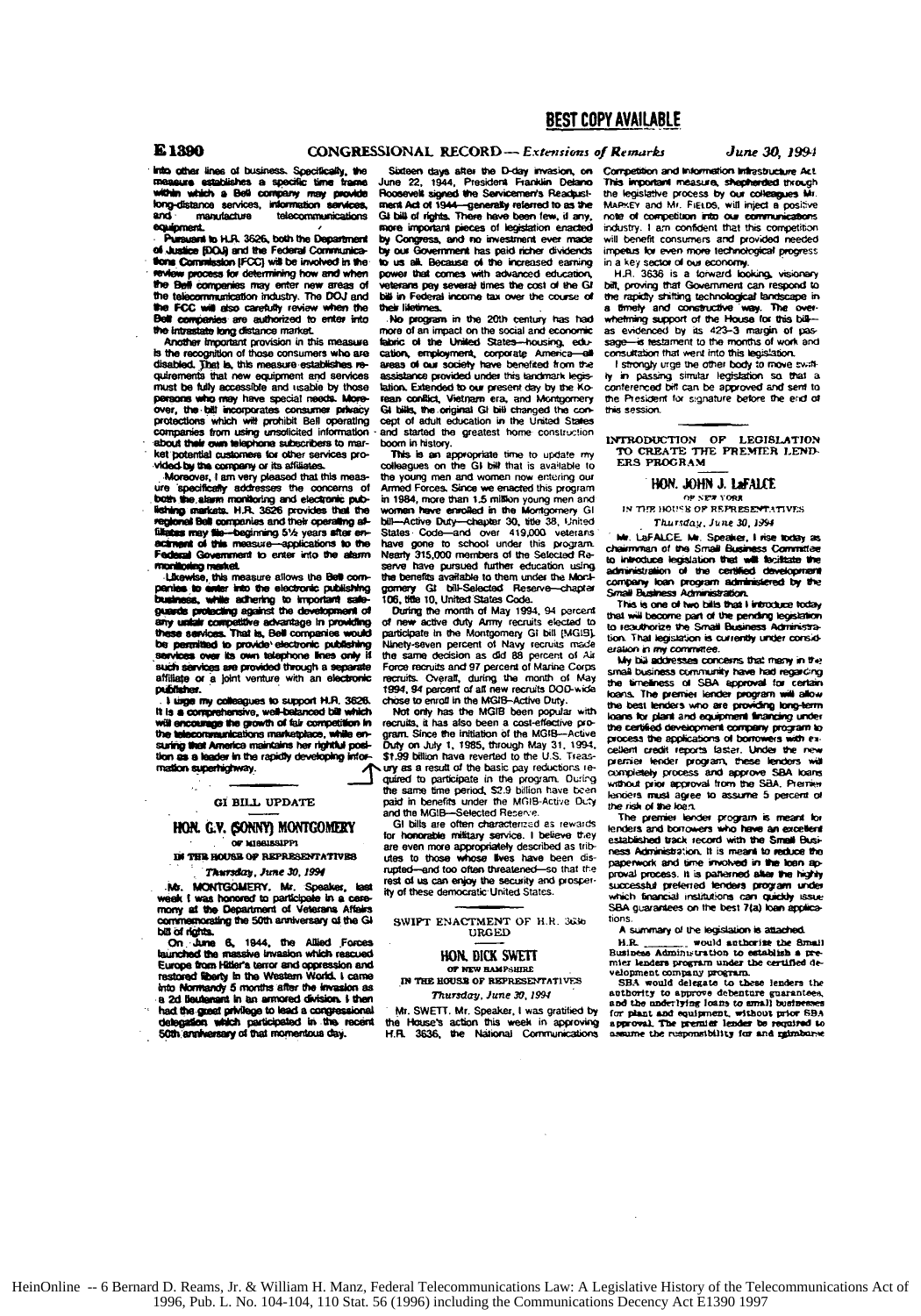## Document No. **155**

 $\sim$   $\sim$ 

 $\sim$ 

 $\mathcal{L}_{\rm{max}}$ 

 $\mathbb{R}^2$ 

 $\sim 10^{-11}$ 

 $\label{eq:2} \frac{1}{\sqrt{2}}\int_{\mathbb{R}^3}\frac{1}{\sqrt{2}}\left(\frac{1}{\sqrt{2}}\right)^2\frac{1}{\sqrt{2}}\left(\frac{1}{\sqrt{2}}\right)^2\frac{1}{\sqrt{2}}\left(\frac{1}{\sqrt{2}}\right)^2.$ 

 $\sim 400$